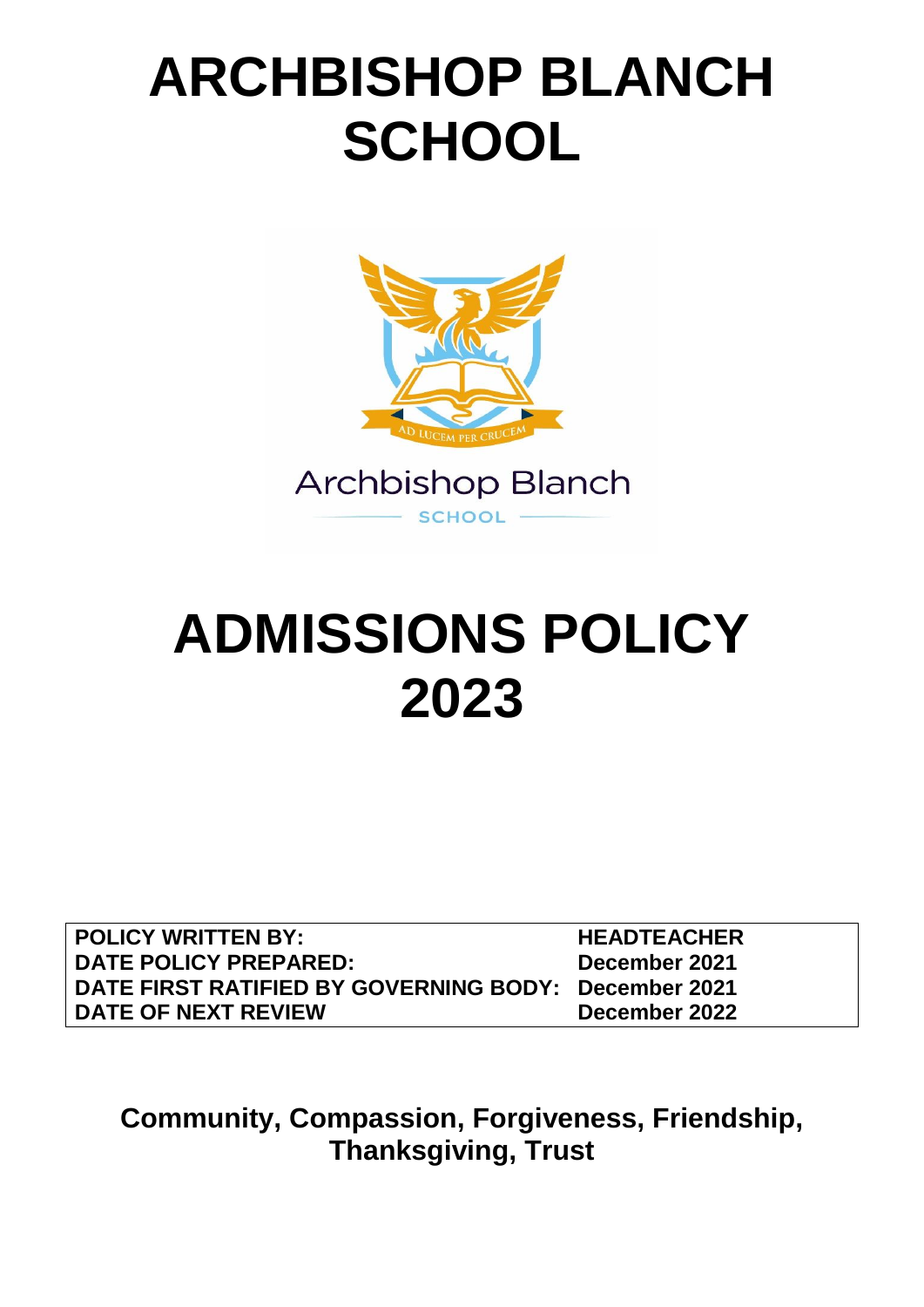

# **Archbishop Blanch School Admissions Policy for entry from September 2023**

**Archbishop Blanch School is a Voluntary Aided Church of England School. Girls are admitted to Year 7 at the age of 11, and boys and girls to Year 12 at the age of 16. Archbishop Blanch does not have a sibling criteria, this means that no preference is given to applicants who have a sibling in current Years 7 -13.**

**How many pupils will be admitted?**

**In September 2022 the Governing Body will admit 180 girls into Year 7. Parents may apply under Faith and/or Aptitude criteria. Where the number of applications exceed the number of applicants the oversubscription criteria will apply.**

**Places will be offered to children (and will count against the 126 girls to be admitted in the Faith Criteria) with a Statement of Educational Healthcare Plan (EHCP) where, following consultation with the Local Authority, the school is named in the EHCP.**

**All applicants who are successfully allocated a place at Archbishop Blanch School will be expected to support & engage in Archbishop Blanch School's Christian ethos and practices.**

**Oversubscription Criteria - Places will be offered to:**

**Criteria A1: Children Looked After by the Local Authority and adopted children who were previously looked after by the Local Authority (or those who have become subject to a residence or special guardianship order).**

**Criteria A2***:* **Children who appear to have been in state care outside of England and ceased to be so as a result of being adopted.**

**"Looked after" means that the child was (a) in the care of a local authority, or (b) being provided with accommodation by a local authority in the exercise of their social services functions. This criteria also includes looked after children and all previously looked after children who appear (to the admission authority) to have been in state care outside of England and ceased to be in state care as a result of being adopted.**

**Criteria A3: Children of staff at the school may be offered a place under the following criteria:**

- **A place may be offered to a child of staff continuously employed at the school for two years or more at the time of application to the school is made.**
- **The member of staff is recruited to fill a vacant post where there is a demonstrable skill shortage or a need to retain staff in that area.**

**Places allocated in criteria A1,A2 and A3 will reduce the number of places available in Criteria B1**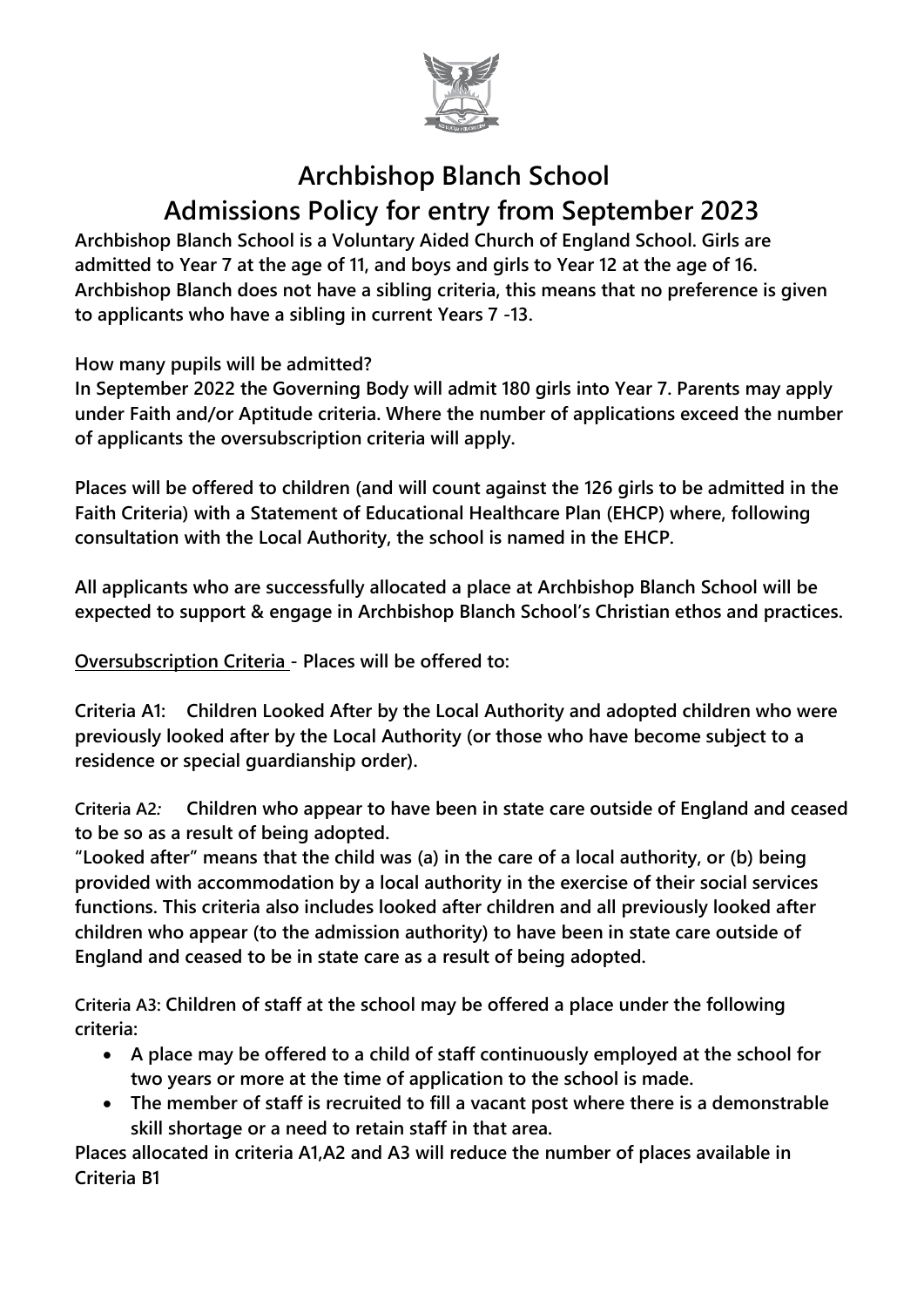**Criteria B1: Christian applications\* 126 places (Subject to the number of places allocated above)** *\*A Christian application is considered to be from families attending any Church in membership with, or sharing the statement of belief of Churches Together in Britain and Ireland, or in full sympathy with its Trinitarian stance* **(www.ctbi.org.uk)***.*

|                                                                                                                  | Criteria B2: Non-Christian applications (sub-divided below): | up to 20 places |  |  |  |  |
|------------------------------------------------------------------------------------------------------------------|--------------------------------------------------------------|-----------------|--|--|--|--|
|                                                                                                                  | B <sub>2</sub> a - Muslim                                    | up to 18 places |  |  |  |  |
|                                                                                                                  | <b>B2b - Other World Faith</b>                               | up to 2 places  |  |  |  |  |
| Other World Faiths include (but are not limited to) Buddhism, Hinduism, Jehovah's Witnesses, Judaism, Mormonism, |                                                              |                 |  |  |  |  |
| Sikhism, Unitarianism. Validation for faiths not listed will be confirmed by the Diocese of Liverpool.           |                                                              |                 |  |  |  |  |

*The period specified for attendance at worship for 2023 admissions is 2019, 2020, 2021 and 2022. During the period specified for attendance at worship churches have been closed or limited capacity for public worship has been in effect, so it is not possible to calculate fairly or accurately the points available for attendance at worship. Therefore, where points are allocated for 2020, they will be given up to 20th March 2020, with no points available for any applicant for 2021.*

#### **Criteria C: Local Applicants up to 25 places**

**Distance from the Child's permanent home address to the main entrance of Archbishop Blanch School will be used to determine which children are admitted in this category. The distance will be measured by straight line distance between the child's permanent home address and Archbishop Blanch School using the local authority's computerised measuring system. All applications who have expressed a preference for a place at Archbishop Blanch School will be considered in this criteria according to distance, the closest 25 applicants will be allocated a place.**

**Critera D: Applications for those with an aptitude for Music up to 9 places**

**Parents wishing to apply for an aptitude place must submit their aptitude forms by the Friday 9th September 2022. Music aptitude tests will take place on week commencing Monday 26<sup>h</sup> September. Test results will be posted out on the 17h October 2022 to enable parents to make an informed decision before they submit the Local Authority and Archbishop Blanch School's own Supplementary Information Form.** 

**THE CLOSING DATE FOR ALL CATEGORIES OF APPLICATIONS TO BE RECEIVED AT ARCHBISHOP BLANCH SCHOOL IS 31st OCTOBER 2022. National offer day for secondary Schools is 1st March 2023. Letters will be posted to parents by the Local Education Authority.**

#### **Who will get the places in each category?**

**The Governors will offer places to pupils whose parents have filled in both the Archbishop Blanch Supplementary Information form and named Archbishop Blanch School as one of the schools on their own Local Authority Form. In the event of more pupils applying in each category than there are places, the following over-subscription systems will be used to decide who gets the places.**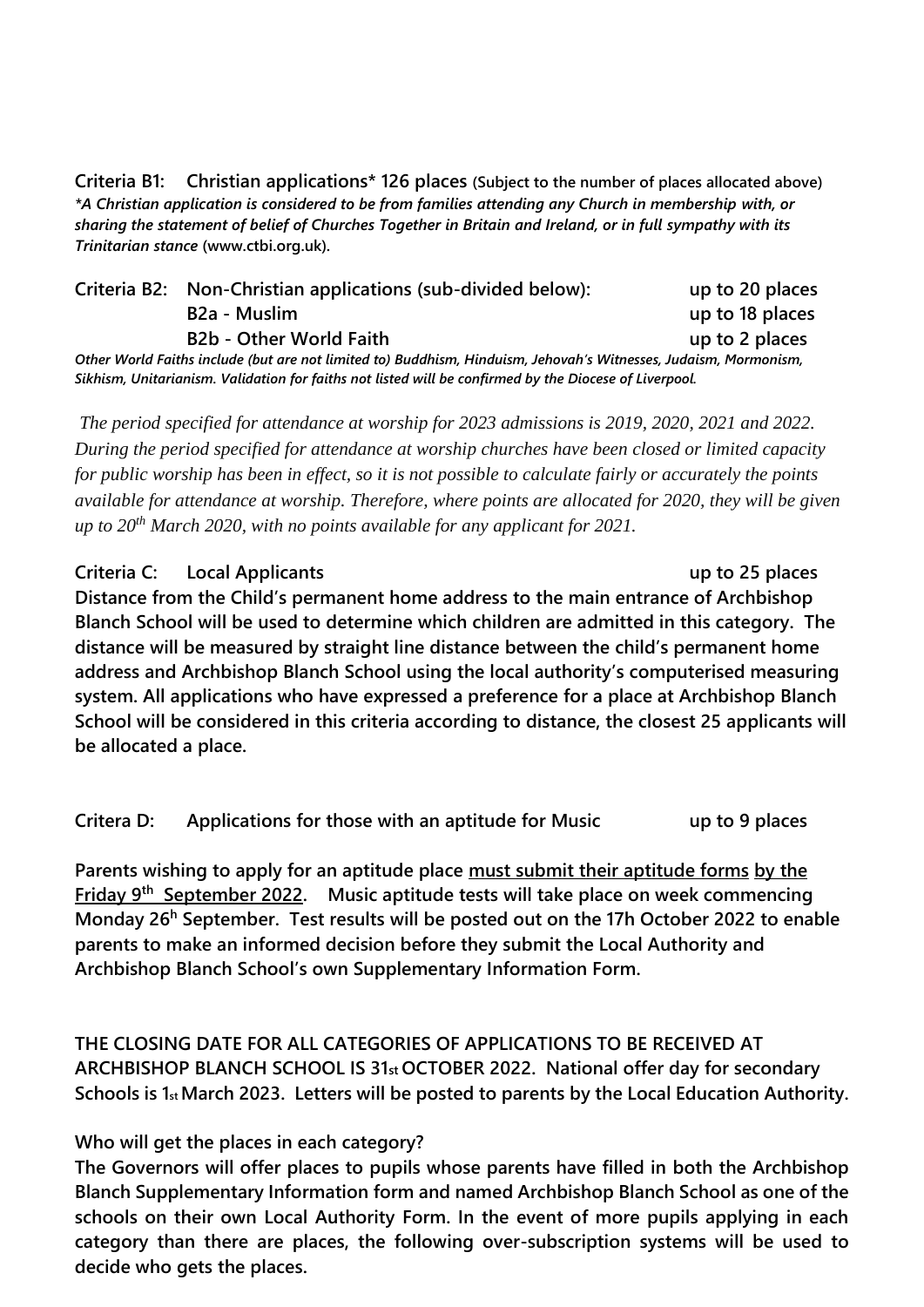#### **Christian Applications (Criteria B1)**

**Information will be gathered from an appropriate official of religion to confirm attendance of the parent and child at church. A points system will be used to score each application form.** 

#### **Christian Self Certification Applications**

**If, and only in exceptional circumstances, an applicant cannot obtain written confirmation of attendance at church from a minister or religious leader, the governors may accept the parents'/carers' self certification of their family's church attendance. In this instance, you are required to submit as much supporting evidence as possible** *e.g. certificate of reception into the church, baptism, communion and confirmation certificates.* **Other evidence MUST include**  *altar server certificates, letters of support from Sunday School or Children's Liturgy, Eucharistic Minister etc.* **Without this supporting evidence to reinforce Self Certification, your application cannot be considered under this category.**

**Should two or more girls secure exactly the same number of points in each of the areas where points are awarded, the selection tie-break as to which girl(s) are offered a place will be determined by straight line proximity of the permanent home address to the school; the distance will be measured using the Local Authority's computerised system.**

#### **Muslim Applications (Criteria B2a)**

**Information will be gathered about attendance at worship of a parent and child from an appropriate official of religion. A points system will be used to score each application form. Should two or more girls have secured exactly the same number of points in each of the areas where points are awarded, random selection will be used by a draw to determine which girl(s) is/are offered a place. In the event that during the period specified for attendance at worship the church or, in relation to those of other faiths, relevant place of worship has been closed for public worship and has not provided alternative premises for that worship, the requirements of these admission arrangements in relation to attendance will only apply to the period when the church or in relation to those of other faiths, relevant place of worship or alternative premises have been available for public worship.**

#### **Other World Faith applications (Criteria B2b)**

**Information will be gathered about attendance at worship of a parent and child from an appropriate official of religion. A points system will be used to score each application form. Should two or more girls have secured exactly the same number of points in each of the areas where points are awarded, random selection will be used by a draw to determine which girl(s) is/are offered a place. In the event that during the period specified for attendance at worship the church or, in relation to those of other faiths, relevant place of worship has been closed for public worship and has not provided alternative premises for that worship, the requirements of these admission arrangements in relation to attendance will only apply to the period when the church or in relation to those of other faiths, relevant place of worship or alternative premises have been available for public worship.**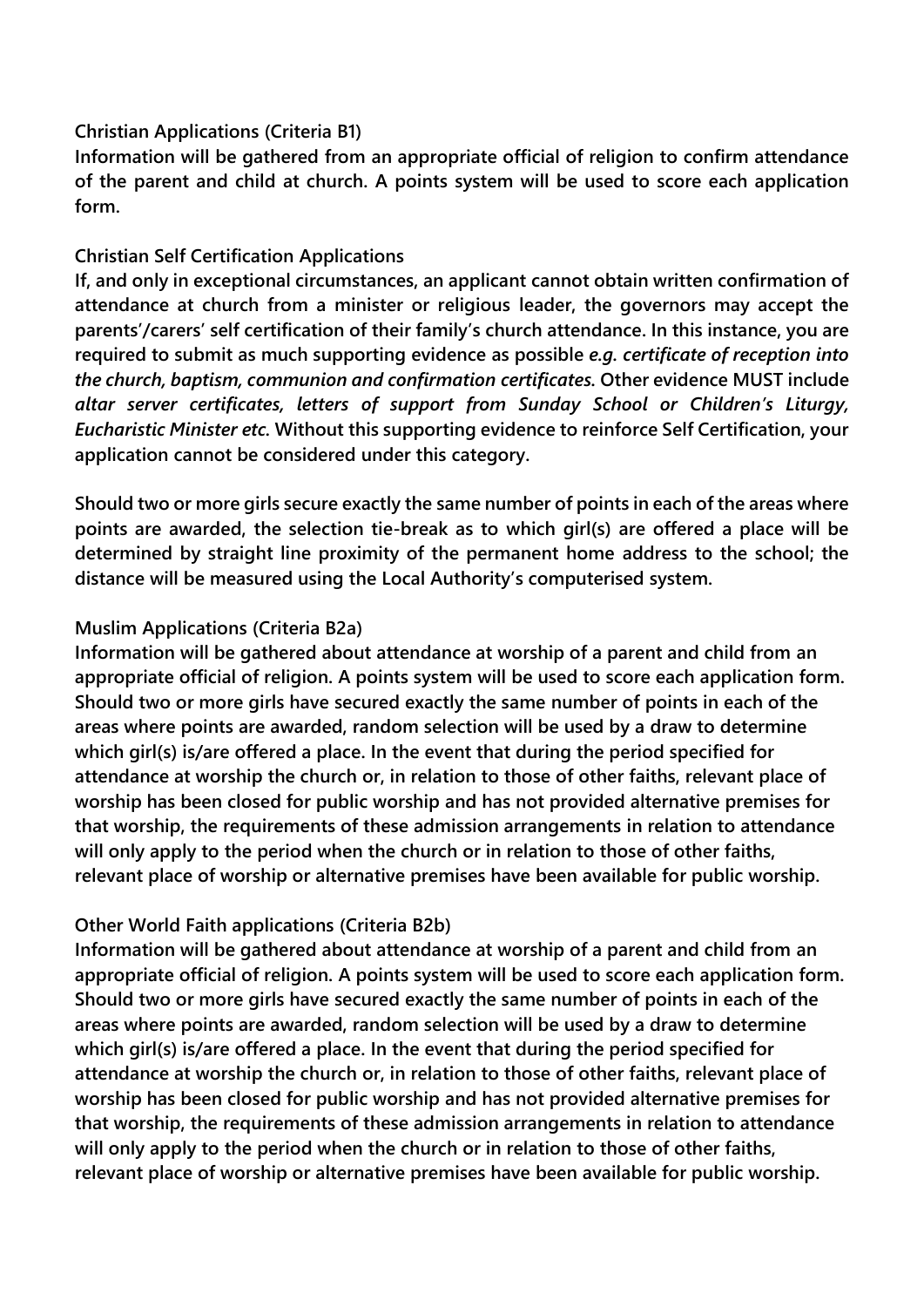#### **Local applications (Criteria C)**

**Places will be allocated using the Local Authority distance measuring system. If two or more children live the same distances from school and there is only one place remaining, random allocation will be used to determine admission.**

**If two or more children live the same distances from school and there is only one place remaining, random allocation will be used to determine admission.**

#### **Aptitude applications (Criteria D)**

**A test will be used to determine whether or not aptitude (not ability) in Music has been demonstrated. Pupils who have not shown aptitude will be considered under other appropriate criteria i.e.** *faith or expressed interest***. (Voice or instrument can be considered when applying for Music Aptitude)**

**Should girls achieve identical scores in the aptitude test any points awarded under the religious criteria (if an application has also been made under this category) will determine who is admitted, with higher scores having priority over lower scores, and with Christians given priority over Non-Christian Faith applicants. In the event that we are unable to separate applications, the selection tie-break as to which girl(s) are offered a place will be determined by straight line proximity of the permanent home address to the school; the distance will be measured using the Local Authority's distance measuring system.**

#### **What happens if I am refused a place?**

**In the event of parents being refused a place for their child, they have the right of appeal to an Independent panel. Information explaining how to appeal will be sent to unsuccessful applicants on request or can be downloaded from [www.abblanch.com](http://www.abblanch.com/) for any particular child, only one appeal will be considered per academic year, unless there have been significant and substantial changes to the child's circumstances. Unsuccessful applicants can request to be placed on a waiting list which will be maintained until the end of the first academic term (December 2023). Applicants will be placed and ranked in accordance with the points scored and in line with the published oversubscription criteria.** 

#### **Can I apply for admission part-way through a school year?**

**Applications for a transfer to a Year Group between Years 7 – 11 will be considered in accordance with the Local Authority guidelines. If the year-group in question is full, the application will be refused and parents will be given the opportunity to appeal against the school's decision through the appeals process.** 

**Can I apply for admission for pupils outside the normal school age range? Applications are welcome from pupils outside of the normal school age group in accordance with Local Authority guidelines. For applications to Archbishop Blanch of this nature please contact the Headteacher in writing.**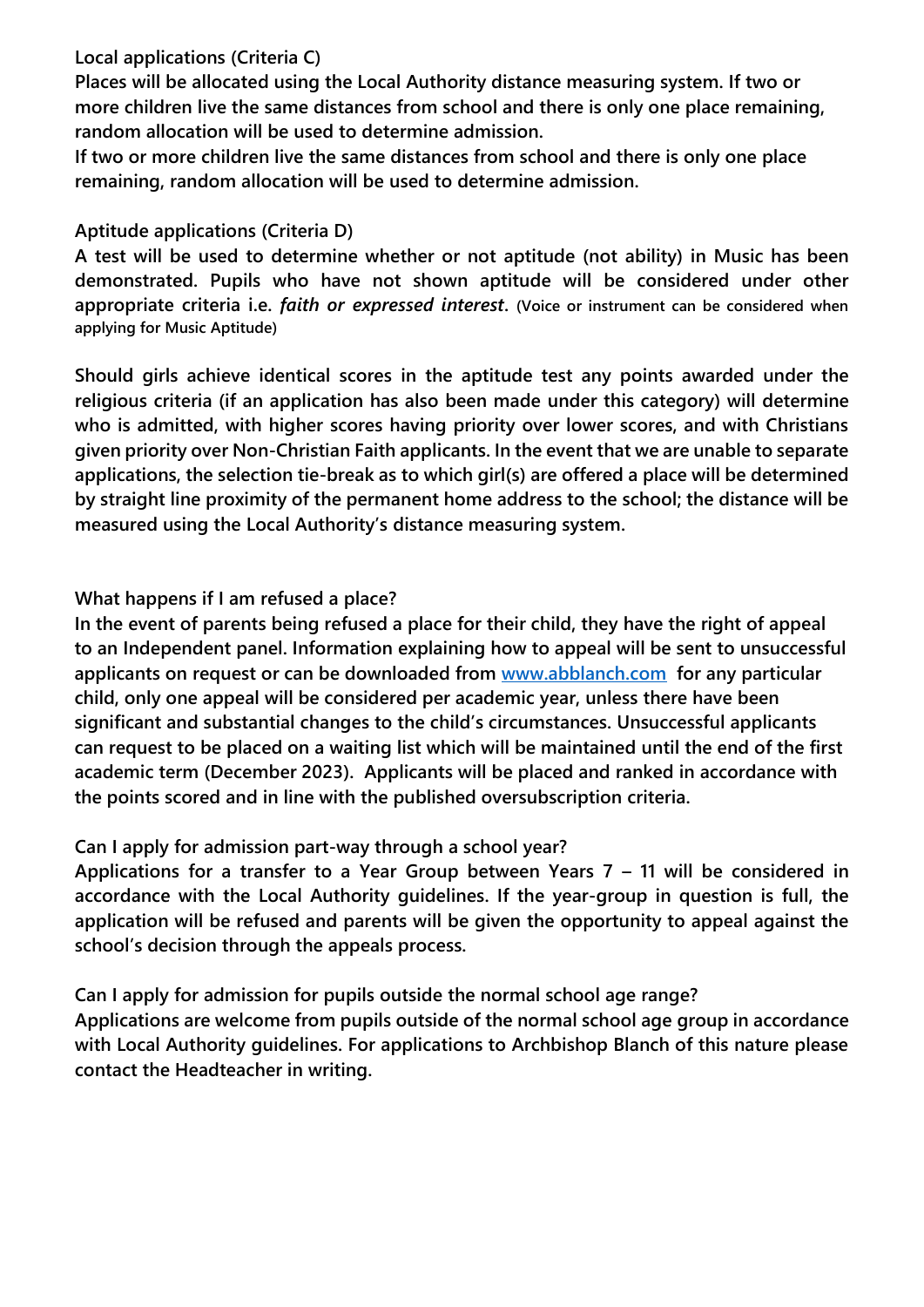# **CRITERIA FOR ADMISSIONS INTO THE SIXTH FORM**

#### **Sixth Form Statement of Principles**

**Archbishop Blanch is a Christian school founded within the Church of England. As a school, we believe wholeheartedly in our mission statement:** 

*"We are one community showing the love of Christ through Friendship, Compassion and Thanksgiving."*

**Whilst religious commitment is not a requirement for admission into Sixth Form, all students are expected to participate in the celebration and worship that is part of our school life.** 

**The majority of students from Year 11 will continue their studies at Archbishop Blanch. Interest from external applicants is very welcome and arrangements can be made to tour the school during open evening.**

**Sixth form courses are very demanding, therefore excellent attendance (minimum 97%) is expected throughout the period of study. Individual guidance meetings will also support students to make the correct course choices and allow for discussion on future aspirations to ensure the needs of each individual are fully met.**

**Academic qualifications and experience are important factors in determining a student's suitability for a course. Different courses have their own admissions criteria which will be discussed at the guidance meeting. This is to support the transition from level 2 to level 3 qualifications. For entry onto A Level courses, a minimum of 5 GCSEs grades 9 - 5 or A\* - C (including English and maths) will be required, though this will be discussed alongside course choices .All students must meet the entrance criteria for their chosen courses. Admission is by application form and guidance discussion.**

**The planned admission number of external students to be admitted to Year 12 in September 2021 will not exceed 40. The oversubscription criteria for external applicants who meet the academic standards required for the course choices will be ranked in the same order as the oversubscription criteria for year 7.**

**Application Form for 6th form Application forms for Archbishop Blanch sixth form can be found in the sixth form section of the website.**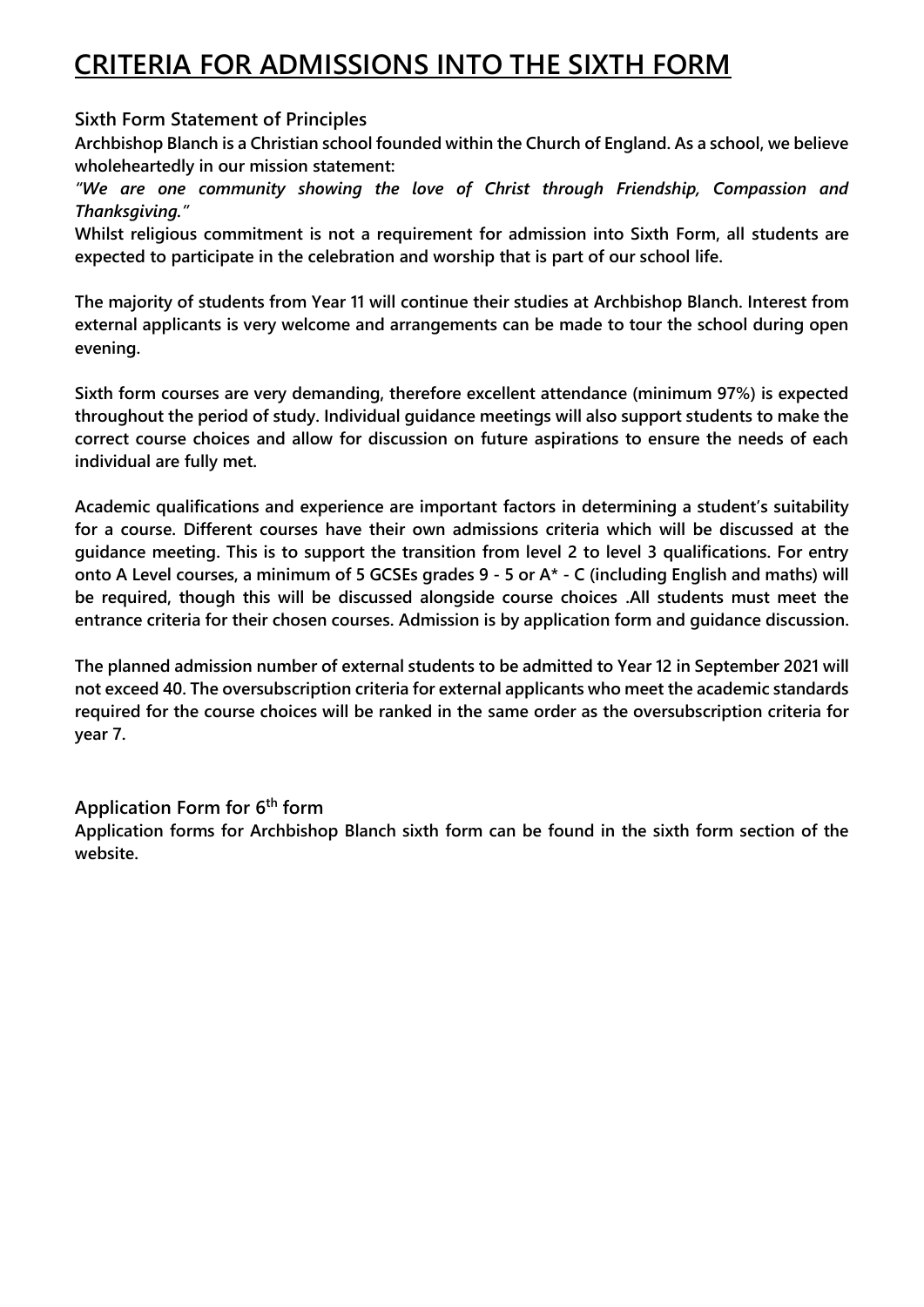## **ALLOCATION OF POINTS FOR FAITH APPLICATIONS**

#### *The term 'parent' in this context is considered to be a parent, grandparent, carer/legal guardian of the girl in question.*

*The period specified for attendance at worship for 2023 admissions is 2018, 2019, 2020 and 2022. During the period specified for attendance at worship churches have been closed or limited capacity for public worship has been in effect, so it is not possible to calculate fairly or accurately the points available for attendance at worship. Therefore, where points are allocated for 2020, they will be given up to 20th March 2020, with no points available for any applicant for 2021.*

|                                                                      | On average<br><b>WEEKLY</b> | On average<br><b>TWICE</b><br><b>MONTHLY</b> | On average<br><b>MORE THAN</b><br><b>ONCE A</b><br><b>MONTH</b> | On average<br><b>ONCE A</b><br><b>MONTH OR</b><br><b>LESS</b> |
|----------------------------------------------------------------------|-----------------------------|----------------------------------------------|-----------------------------------------------------------------|---------------------------------------------------------------|
| <b>Child's attendance in 2022</b>                                    | 12                          | 10                                           | 8                                                               | 6                                                             |
| <b>Parental attendance in 2022</b>                                   | 10                          | 8                                            | 6                                                               | 4                                                             |
| <b>Child's attendance in 2020</b>                                    | 10                          | 8                                            | 6                                                               | 4                                                             |
| Parental attendance in 2020                                          | 8                           | 6                                            | 4                                                               | 2                                                             |
| Both parent and child attending worship at least fortnightly in 2019 | 10                          |                                              |                                                                 |                                                               |
| Both parent and child attending worship at least fortnightly in 2018 | 8                           |                                              |                                                                 |                                                               |
| <b>Anglican applicants</b>                                           | $\overline{2}$              |                                              |                                                                 |                                                               |
| <b>MAXIMUM POINTS AVAILABLE</b>                                      | 60                          |                                              |                                                                 |                                                               |

### **CHRISTIAN APPLICATIONS**

*Parents must provide the reference signed & stamped by the Minister at place of worship.*

### **MUSLIM APPLICATIONS**

| <b>Mosque Attendance Grade Descriptions for Parent/Guardian</b> |                                                                                              |          |          |                        |  |         |  |
|-----------------------------------------------------------------|----------------------------------------------------------------------------------------------|----------|----------|------------------------|--|---------|--|
| <b>Grade A</b>                                                  | The parent attends the Mosque on average weekly                                              |          |          |                        |  |         |  |
| <b>Grade B</b>                                                  | The parent attends the Mosque on average twice monthly                                       |          |          |                        |  |         |  |
| Grade C                                                         | The parent attends the Mosque on average more than one a month                               |          |          |                        |  |         |  |
| Grade D                                                         | The parent attends the Mosque on average once a month or less                                |          |          |                        |  |         |  |
|                                                                 | Grade that best describes the attendance of parent in 2022 and Mark allocated. Please circle |          |          |                        |  |         |  |
|                                                                 | $A = 20$                                                                                     | $B = 15$ | $C = 10$ |                        |  | $D = 0$ |  |
|                                                                 | Parent demonstrated at least Grade B attendance in 2020:                                     |          |          | $YES = 10 NO = 0$      |  |         |  |
|                                                                 | Parent demonstrated at least Grade B attendance in 2019:                                     |          |          | $YES = 5 NO = 0$       |  |         |  |
|                                                                 | Parent demonstrated at least Grade B attendance in 2018:                                     |          |          | $YES = 5 \quad NO = 0$ |  |         |  |
|                                                                 | <b>MAXIMUM POINTS AVAILABLE</b>                                                              |          |          |                        |  | 40      |  |

*Parents must provide the reference signed and stamped by the leader of the Mosque.*